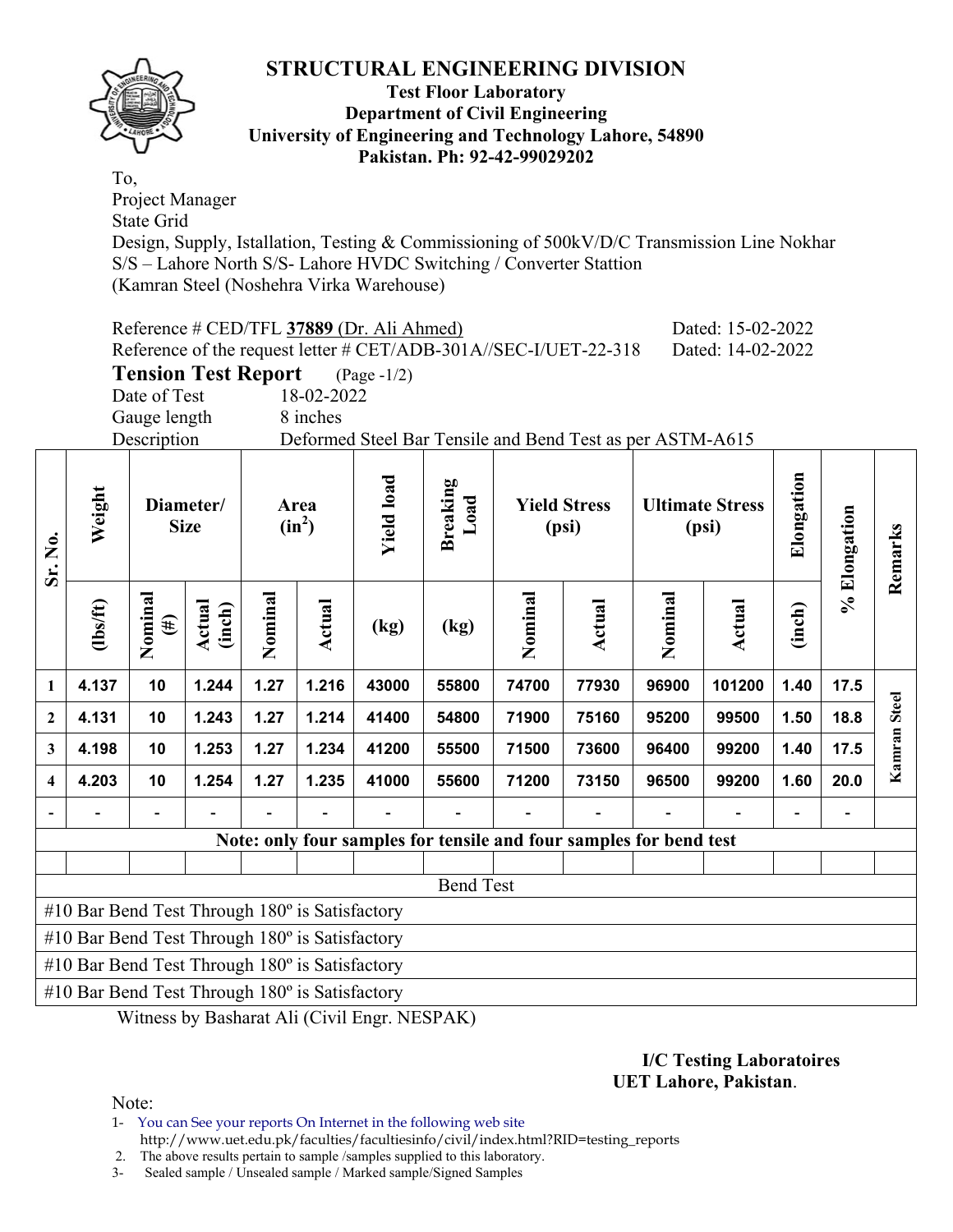

## **Test Floor Laboratory Department of Civil Engineering University of Engineering and Technology Lahore, 54890 Pakistan. Ph: 92-42-99029202**

To, Project Manager State Grid Design, Supply, Istallation, Testing & Commissioning of 500kV/D/C Transmission Line Nokhar S/S – Lahore North S/S- Lahore HVDC Switching / Converter Stattion (Kamran Steel (Sharqpur Warehouse)

|                                        | Reference # CED/TFL 37889 (Dr. Ali Ahmed)                        | Dated: 15-02-2022 |
|----------------------------------------|------------------------------------------------------------------|-------------------|
|                                        | Reference of the request letter # CET/ADB-301A//SEC-I/UET-22-317 | Dated: 14-02-2022 |
| <b>Tension Test Report</b> (Page -2/2) |                                                                  |                   |
| Date of Test                           | 18-02-2022                                                       |                   |
| Gauge length                           | 8 inches                                                         |                   |
| Description                            | Deformed Steel Bar Tensile and Bend Test as per ASTM-A615        |                   |
|                                        |                                                                  |                   |

| Sr. No.                 | Weight                                                |                   | Diameter/<br><b>Size</b> |         | Area<br>$(in^2)$ | <b>Yield load</b> | <b>Breaking</b><br>Load |         | <b>Yield Stress</b><br>(psi)                                       |         | <b>Ultimate Stress</b><br>(psi) | Elongation               | % Elongation | Remarks      |
|-------------------------|-------------------------------------------------------|-------------------|--------------------------|---------|------------------|-------------------|-------------------------|---------|--------------------------------------------------------------------|---------|---------------------------------|--------------------------|--------------|--------------|
|                         | $lbsft$                                               | Nominal<br>$(\#)$ | Actual<br>(inch)         | Nominal | Actual           | (kg)              | (kg)                    | Nominal | Actual                                                             | Nominal | Actual                          | (inch)                   |              |              |
| 1                       | 0.373                                                 | 3                 | 0.374                    | 0.11    | 0.110            | 3400              | 4900                    | 68200   | 68320                                                              | 98200   | 98500                           | 1.50                     | 18.8         |              |
| $\mathbf{2}$            | 0.374                                                 | $\mathbf{3}$      | 0.374                    | 0.11    | 0.110            | 3300              | 4900                    | 66200   | 66090                                                              | 98200   | 98200                           | 1.40                     | 17.5         |              |
| 3                       | 4.108                                                 | 10                | 1.240                    | 1.27    | 1.208            | 36000             | 51400                   | 62500   | 65710                                                              | 89300   | 93900                           | 1.40                     | 17.5         | Kamran Steel |
| $\overline{\mathbf{4}}$ | 4.111                                                 | 10                | 1.240                    | 1.27    | 1.208            | 38600             | 53000                   | 67000   | 70410                                                              | 92000   | 96700                           | 1.60                     | 20.0         |              |
|                         |                                                       |                   |                          |         |                  |                   |                         |         |                                                                    |         |                                 | $\overline{\phantom{0}}$ |              |              |
|                         |                                                       |                   |                          |         |                  |                   |                         |         | Note: only four samples for tensile and four samples for bend test |         |                                 |                          |              |              |
|                         |                                                       |                   |                          |         |                  |                   |                         |         |                                                                    |         |                                 |                          |              |              |
|                         |                                                       |                   |                          |         |                  |                   | <b>Bend Test</b>        |         |                                                                    |         |                                 |                          |              |              |
|                         | #3 Bar Bend Test Through 180° is Satisfactory         |                   |                          |         |                  |                   |                         |         |                                                                    |         |                                 |                          |              |              |
|                         | #3 Bar Bend Test Through 180° is Satisfactory         |                   |                          |         |                  |                   |                         |         |                                                                    |         |                                 |                          |              |              |
|                         | #10 Bar Bend Test Through $180^\circ$ is Satisfactory |                   |                          |         |                  |                   |                         |         |                                                                    |         |                                 |                          |              |              |
|                         | #10 Bar Bend Test Through 180° is Satisfactory        |                   |                          |         |                  |                   |                         |         |                                                                    |         |                                 |                          |              |              |

Witness by Basharat Ali (Civil Engr. NESPAK)

#### **I/C Testing Laboratoires UET Lahore, Pakistan**.

Note:

1- You can See your reports On Internet in the following web site http://www.uet.edu.pk/faculties/facultiesinfo/civil/index.html?RID=testing\_reports

2. The above results pertain to sample /samples supplied to this laboratory.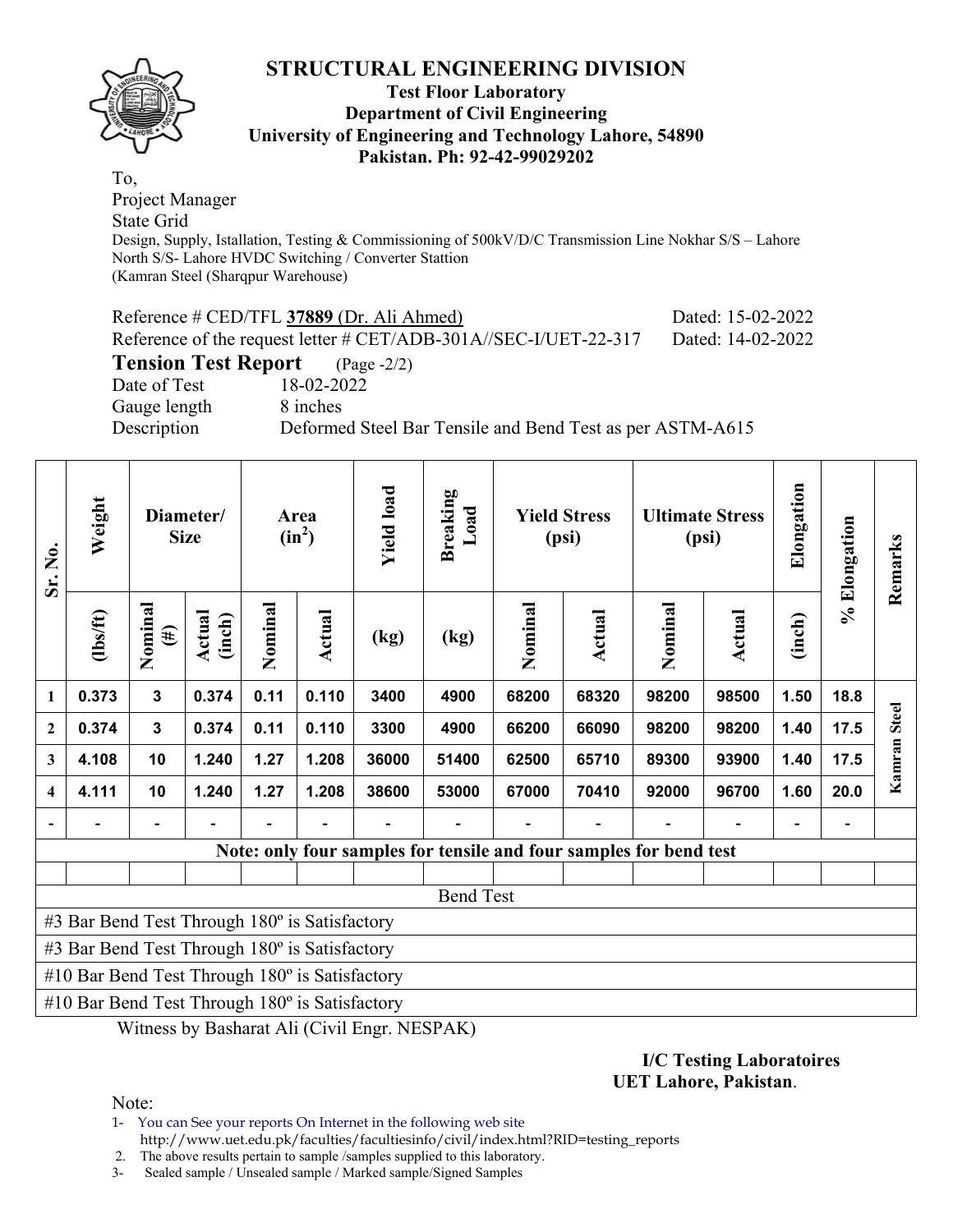## **Test Floor Laboratory Department of Civil Engineering University of Engineering and Technology Lahore, 54890 Pakistan. Ph: 92-42-99029202**

To, Procurement Officer Bismillah Housing Scheme Manawan Bank Stop G.T Road, Lahore (Al-Raziq Garden)

Reference # CED/TFL **901** (Engr. Amina Rajput) Dated: 17-02-2022 Reference of the request letter # Nil Dated: 16-02-2022

## **T ension Test Report** (Page -1/1) Date of Test 18-02-2022 Gauge length 8 inches Description Deformed Steel Bar Tensile and Bend Test as per ASTM-A615

| Sr. No. | Weight                                        |                   | Diameter/<br><b>Size</b> |                | Area<br>$(in^2)$ | <b>Yield load</b> | <b>Breaking</b><br>Load |         | <b>Yield Stress</b><br>(psi) |                                                                | <b>Ultimate Stress</b><br>(psi) | Elongation | % Elongation   | Remarks      |
|---------|-----------------------------------------------|-------------------|--------------------------|----------------|------------------|-------------------|-------------------------|---------|------------------------------|----------------------------------------------------------------|---------------------------------|------------|----------------|--------------|
|         | (1bs/ft)                                      | Nominal<br>$(\#)$ | <b>Actual</b><br>(inch)  | Nominal        | Actual           | (kg)              | (kg)                    | Nominal | <b>Actual</b>                | Nominal                                                        | <b>Actual</b>                   | (inch)     |                |              |
| 1       | 0.375                                         | $\mathbf{3}$      | 0.374                    | 0.11           | 0.110            | 3410              | 5010                    | 68400   | 68270                        | 100400                                                         | 100300                          | 1.10       | 13.8           |              |
|         |                                               |                   |                          |                |                  |                   |                         |         | $\blacksquare$               |                                                                |                                 |            |                | <b>Steel</b> |
|         |                                               |                   |                          |                |                  |                   |                         |         |                              |                                                                |                                 |            |                | E            |
|         |                                               |                   | $\blacksquare$           | $\blacksquare$ |                  |                   |                         |         |                              |                                                                |                                 |            | ۰              |              |
|         |                                               |                   |                          |                |                  |                   |                         |         |                              |                                                                |                                 |            | ۰              |              |
|         |                                               |                   |                          |                |                  |                   |                         |         |                              |                                                                |                                 |            | $\blacksquare$ |              |
|         |                                               |                   |                          |                |                  |                   |                         |         |                              | Note: only one sample for tensile and one sample for bend test |                                 |            |                |              |
|         |                                               |                   |                          |                |                  |                   |                         |         |                              |                                                                |                                 |            |                |              |
|         |                                               |                   |                          |                |                  |                   | <b>Bend Test</b>        |         |                              |                                                                |                                 |            |                |              |
|         | #3 Bar Bend Test Through 180° is Satisfactory |                   |                          |                |                  |                   |                         |         |                              |                                                                |                                 |            |                |              |
|         |                                               |                   |                          |                |                  |                   |                         |         |                              |                                                                |                                 |            |                |              |
|         |                                               |                   |                          |                |                  |                   |                         |         |                              |                                                                |                                 |            |                |              |

**I/C Testing Laboratoires UET Lahore, Pakistan**.

- 1- You can See your reports On Internet in the following web site http://www.uet.edu.pk/faculties/facultiesinfo/civil/index.html?RID=testing\_reports
- 2. The above results pertain to sample /samples supplied to this laboratory.
- 3- Sealed sample / Unsealed sample / Marked sample/Signed Samples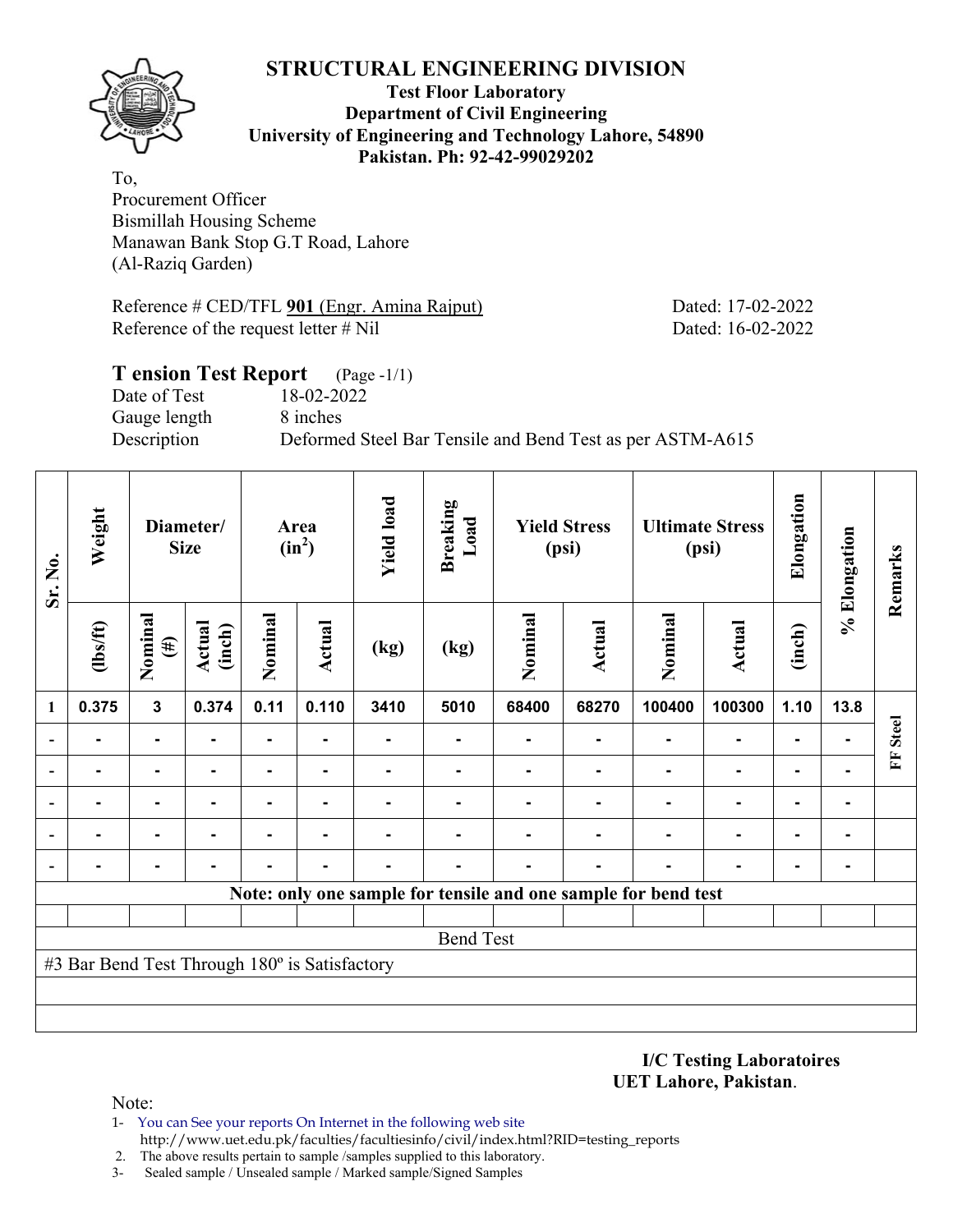

## **Test Floor Laboratory Department of Civil Engineering University of Engineering and Technology Lahore, 54890 Pakistan. Ph: 92-42-99029202**

To, Assistant Project Engineer Defence Housing Authority, Gujranwala Construction of Villas (Block –  $\tilde{C}$ )

| Reference # CED/TFL 903 (Engr. Amina Rajput) |                                                            |
|----------------------------------------------|------------------------------------------------------------|
|                                              | Reference of the request letter $\# 111/3/APE$ Bldg/Gen/11 |

Dated: 17-02-2022 Dated: 17-02-2022

# **Tension Test Report** (Page -1/1)

Date of Test 18-02-2022 Gauge length 8 inches

Description Deformed Steel Bar Tensile and Bend Test as per ASTM-A615

| Sr. No.        | Weight                                        |                   | Diameter/<br><b>Size</b> |         | Area<br>$(in^2)$ | <b>Yield load</b> | <b>Breaking</b><br>Load |         | <b>Yield Stress</b><br>(psi)                                    |         | <b>Ultimate Stress</b><br>(psi) | Elongation     | % Elongation | Remarks      |
|----------------|-----------------------------------------------|-------------------|--------------------------|---------|------------------|-------------------|-------------------------|---------|-----------------------------------------------------------------|---------|---------------------------------|----------------|--------------|--------------|
|                | (1bs/ft)                                      | Nominal<br>$(\#)$ | Actual<br>(inch)         | Nominal | Actual           | (kg)              | (kg)                    | Nominal | Actual                                                          | Nominal | Actual                          | (inch)         |              |              |
| 1              | 0.387                                         | $\mathbf{3}$      | 0.381                    | 0.11    | 0.114            | 3620              | 4690                    | 72600   | 70080                                                           | 94000   | 90800                           | 1.20           | 15.0         |              |
| $\overline{2}$ | 0.369                                         | $\mathbf{3}$      | 0.372                    | 0.11    | 0.109            | 3380              | 4380                    | 67800   | 68600                                                           | 87800   | 88900                           | 1.30           | 16.3         | <b>Steel</b> |
|                |                                               | $\blacksquare$    |                          |         |                  |                   |                         |         |                                                                 |         |                                 |                |              | Ě            |
|                |                                               | $\blacksquare$    |                          |         | -                |                   |                         |         |                                                                 |         | $\blacksquare$                  | $\blacksquare$ |              |              |
|                |                                               | $\blacksquare$    |                          | ۰       | $\blacksquare$   |                   |                         |         |                                                                 |         | $\blacksquare$                  | $\blacksquare$ |              |              |
|                | $\blacksquare$                                | $\blacksquare$    |                          | ۰       | $\blacksquare$   |                   | -                       |         | $\blacksquare$                                                  |         | $\blacksquare$                  | $\blacksquare$ |              |              |
|                |                                               |                   |                          |         |                  |                   |                         |         | Note: only two samples for tensile and one sample for bend test |         |                                 |                |              |              |
|                |                                               |                   |                          |         |                  |                   |                         |         |                                                                 |         |                                 |                |              |              |
|                |                                               |                   |                          |         |                  |                   | <b>Bend Test</b>        |         |                                                                 |         |                                 |                |              |              |
|                | #3 Bar Bend Test Through 180° is Satisfactory |                   |                          |         |                  |                   |                         |         |                                                                 |         |                                 |                |              |              |
|                |                                               |                   |                          |         |                  |                   |                         |         |                                                                 |         |                                 |                |              |              |
|                |                                               |                   |                          |         |                  |                   |                         |         |                                                                 |         |                                 |                |              |              |

**I/C Testing Laboratoires UET Lahore, Pakistan**.

Note:

1- You can See your reports On Internet in the following web site http://www.uet.edu.pk/faculties/facultiesinfo/civil/index.html?RID=testing\_reports

2. The above results pertain to sample /samples supplied to this laboratory.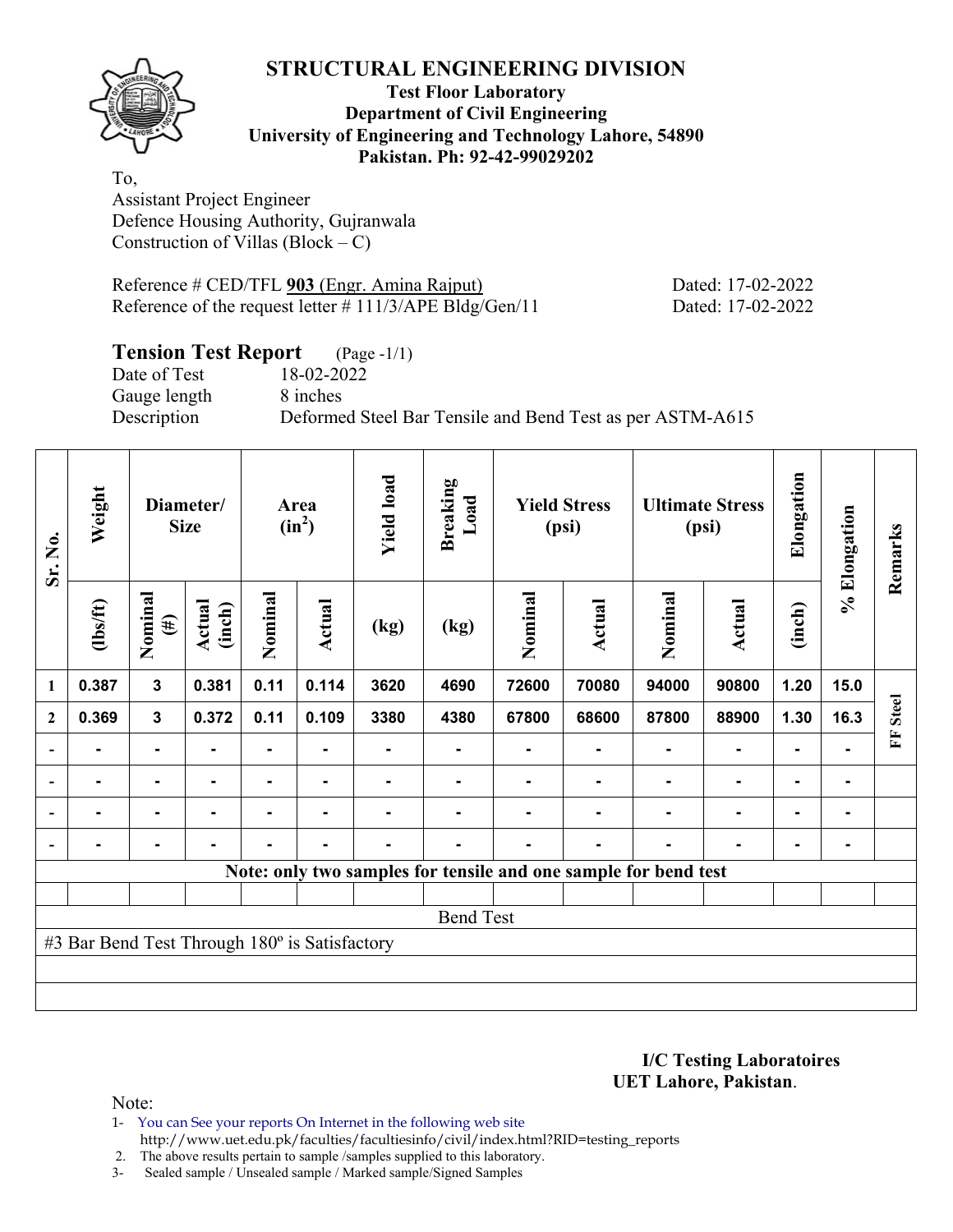

#### **Test Floor Laboratory Department of Civil Engineering University of Engineering and Technology Lahore, 54890 Pakistan. Ph: 92-42-99029202**

To,

M/S Beacon Impex 34 – km Sheikhupura Road, Faisalabad (Construction of R.C.C. Structure Type Building for Ware House at Beacon Impex - II.) (M/s M. Saleem Construction Company)

Reference # CED/TFL **906** (Engr. Amina Rajput) Dated: 17-02-2022 Reference of the request letter # Nil Dated: 16-02-2022

# **Tension Test Report** (Page -1/1) Date of Test 18-02-2022 Gauge length 8 inches Description Deformed Steel Bar Tensile and Bend Test as per ASTM-A615

| Sr. No.      | Weight                                        |                   | Diameter/<br><b>Size</b> |                | Area<br>$(in^2)$ | <b>Yield load</b> | <b>Breaking</b><br>Load                                         |                | <b>Yield Stress</b><br>(psi) |         | <b>Ultimate Stress</b><br>(psi) | Elongation     | % Elongation | Remarks         |
|--------------|-----------------------------------------------|-------------------|--------------------------|----------------|------------------|-------------------|-----------------------------------------------------------------|----------------|------------------------------|---------|---------------------------------|----------------|--------------|-----------------|
|              | (1bs/ft)                                      | Nominal<br>$(\#)$ | <b>Actual</b><br>(inch)  | Nominal        | Actual           | (kg)              | (kg)                                                            | Nominal        | <b>Actual</b>                | Nominal | <b>Actual</b>                   | (inch)         |              |                 |
| 1            | 0.420                                         | $\mathbf{3}$      | 0.396                    | 0.11           | 0.123            | 3420              | 4690                                                            | 68600          | 61080                        | 94000   | 83800                           | 1.50           | 18.8         |                 |
| $\mathbf{2}$ | 0.417                                         | $\mathbf{3}$      | 0.395                    | 0.11           | 0.123            | 3440              | 4690                                                            | 69000          | 61810                        | 94000   | 84300                           | 1.50           | 18.8         | Mehran<br>Metro |
|              |                                               |                   |                          | $\blacksquare$ |                  |                   |                                                                 |                |                              |         | $\blacksquare$                  | $\blacksquare$ |              |                 |
|              | $\blacksquare$                                | $\blacksquare$    |                          | ۰              | ۰                |                   | ۰                                                               | $\blacksquare$ |                              |         | $\blacksquare$                  | $\blacksquare$ | ٠            |                 |
|              | ۰                                             | $\blacksquare$    | -                        | -              |                  |                   | $\overline{\phantom{0}}$                                        | $\blacksquare$ |                              | ۰       | $\blacksquare$                  | $\blacksquare$ |              |                 |
|              |                                               |                   |                          |                |                  |                   |                                                                 |                |                              |         |                                 | ۰              | ۰            |                 |
|              |                                               |                   |                          |                |                  |                   | Note: only two samples for tensile and one sample for bend test |                |                              |         |                                 |                |              |                 |
|              |                                               |                   |                          |                |                  |                   |                                                                 |                |                              |         |                                 |                |              |                 |
|              |                                               |                   |                          |                |                  |                   | <b>Bend Test</b>                                                |                |                              |         |                                 |                |              |                 |
|              | #3 Bar Bend Test Through 180° is Satisfactory |                   |                          |                |                  |                   |                                                                 |                |                              |         |                                 |                |              |                 |
|              |                                               |                   |                          |                |                  |                   |                                                                 |                |                              |         |                                 |                |              |                 |
|              |                                               |                   |                          |                |                  |                   |                                                                 |                |                              |         |                                 |                |              |                 |

**I/C Testing Laboratoires UET Lahore, Pakistan**.

- 1- You can See your reports On Internet in the following web site http://www.uet.edu.pk/faculties/facultiesinfo/civil/index.html?RID=testing\_reports
- 2. The above results pertain to sample /samples supplied to this laboratory.
- 3- Sealed sample / Unsealed sample / Marked sample/Signed Samples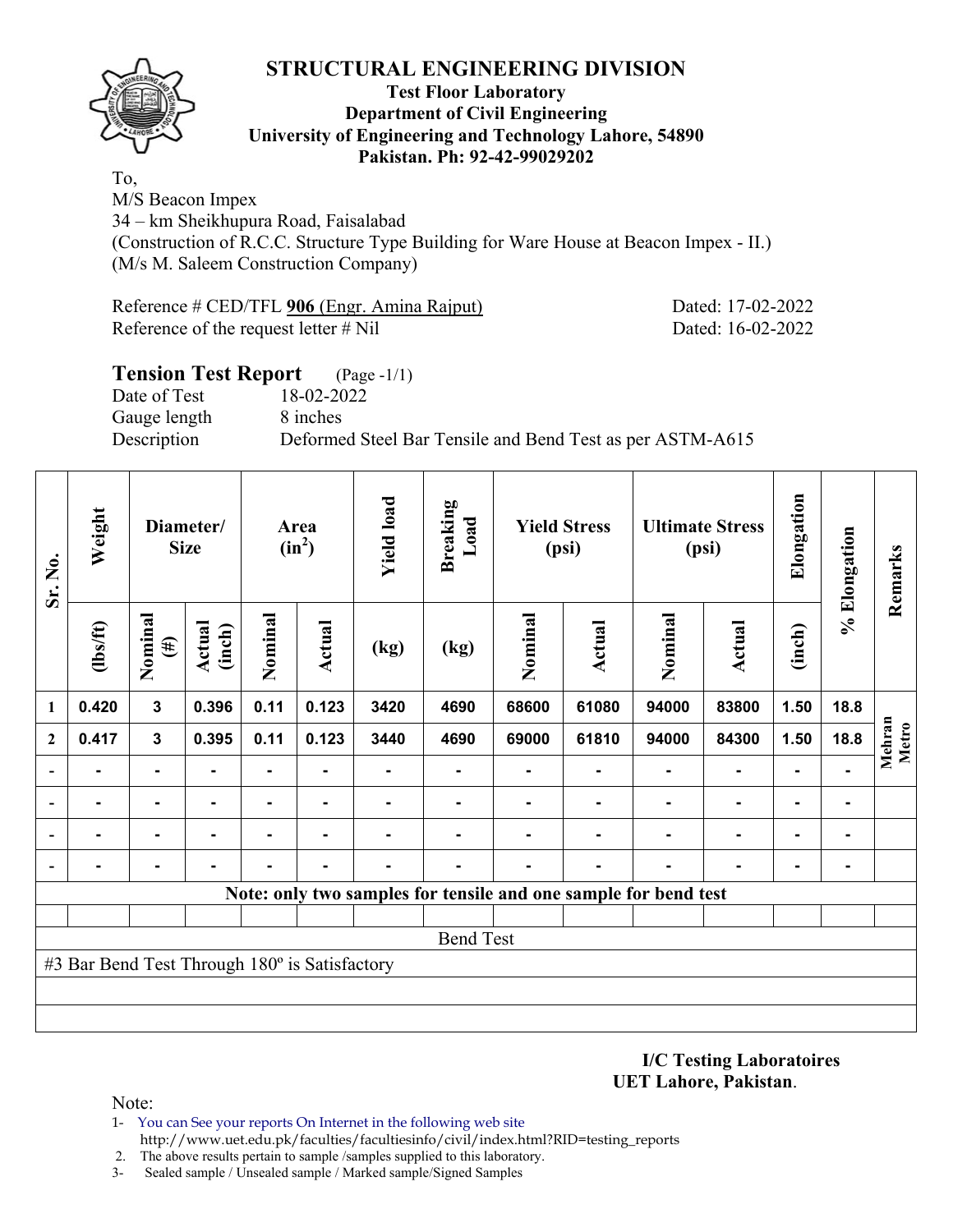

## **Test Floor Laboratory Department of Civil Engineering University of Engineering and Technology Lahore, 54890 Pakistan. Ph: 92-42-99029202**

To, Resident Engineer ACE Limited jv ACC (Pvt) Ltd. Construction of Lodhran - Multan Project section (N-5) (North Bound 62 km)

Reference # CED/TFL 907 (Dr. Usman Akmal) Dated: 18-02-2022 Reference of the request letter # RE/ACE/LMP/2022/165 Dated: 16-02-2022

## **Tension Test Report** (Page -1/1)

Gauge length 8 inches

Date of Test 18-02-2022 Description Deformed Steel Bar Tensile Test as per ASTM-A615

| Sr. No.                  | Weight                   |                          | Diameter/<br><b>Size</b><br>(mm) |                          | Area<br>$(in^2)$         | <b>Yield load</b>        | <b>Breaking</b><br>Load                 |                          | <b>Yield Stress</b><br>(psi) |                          | <b>Ultimate Stress</b><br>(psi) | Elongation                   | % Elongation             | Remarks                 |
|--------------------------|--------------------------|--------------------------|----------------------------------|--------------------------|--------------------------|--------------------------|-----------------------------------------|--------------------------|------------------------------|--------------------------|---------------------------------|------------------------------|--------------------------|-------------------------|
|                          | $\frac{2}{10}$           | Nominal                  | <b>Actual</b>                    | Nominal                  | Actual                   | (kg)                     | (kg)                                    | Nominal                  | Actual                       | Nominal                  | Actual                          | (inch)                       |                          |                         |
| $\mathbf{1}$             | 3.609                    | 32                       | 29.52                            | 1.25                     | 1.061                    | 29600                    | 46800                                   | 52205                    | 61500                        | 82540                    | 97300                           | 1.30                         | 16.3                     |                         |
| $\overline{2}$           | 3.579                    | 32                       | 29.40                            | 1.25                     | 1.052                    | 29800                    | 46800                                   | 52558                    | 62430                        | 82540                    | 98100                           | 1.00                         | 12.5                     | Mujahid<br><b>Steel</b> |
| $\overline{\phantom{a}}$ | $\overline{\phantom{0}}$ | $\blacksquare$           | $\overline{\phantom{0}}$         | $\overline{\phantom{a}}$ | $\blacksquare$           | $\overline{\phantom{0}}$ | $\overline{\phantom{a}}$                | $\overline{\phantom{a}}$ | $\overline{\phantom{0}}$     | $\overline{\phantom{0}}$ | $\overline{\phantom{0}}$        | $\overline{\phantom{0}}$     | $\blacksquare$           |                         |
| $\blacksquare$           |                          | $\overline{\phantom{0}}$ |                                  | $\overline{\phantom{0}}$ | $\overline{\phantom{0}}$ |                          |                                         |                          |                              | $\overline{\phantom{0}}$ | $\qquad \qquad \blacksquare$    | $\qquad \qquad \blacksquare$ | -                        |                         |
| $\overline{\phantom{a}}$ |                          | $\overline{\phantom{0}}$ |                                  | $\blacksquare$           | $\overline{\phantom{0}}$ |                          |                                         |                          |                              |                          | $\overline{\phantom{0}}$        | $\overline{\phantom{0}}$     | -                        |                         |
| $\overline{\phantom{a}}$ | $\overline{\phantom{0}}$ | $\overline{\phantom{0}}$ | $\overline{\phantom{0}}$         | $\overline{\phantom{0}}$ | $\overline{\phantom{0}}$ | -                        | $\overline{\phantom{0}}$                |                          | $\overline{\phantom{0}}$     | $\overline{\phantom{0}}$ | $\overline{\phantom{0}}$        | $\overline{\phantom{0}}$     | $\overline{\phantom{a}}$ |                         |
|                          |                          |                          |                                  |                          |                          |                          | Note: only two samples for tensile test |                          |                              |                          |                                 |                              |                          |                         |
|                          |                          |                          |                                  |                          |                          |                          |                                         |                          |                              |                          |                                 |                              |                          |                         |
|                          |                          |                          |                                  |                          |                          |                          | <b>Bend Test</b>                        |                          |                              |                          |                                 |                              |                          |                         |
|                          |                          |                          |                                  |                          |                          |                          |                                         |                          |                              |                          |                                 |                              |                          |                         |
|                          |                          |                          |                                  |                          |                          |                          |                                         |                          |                              |                          |                                 |                              |                          |                         |
|                          |                          |                          |                                  |                          |                          |                          |                                         |                          |                              |                          |                                 |                              |                          |                         |

**I/C Testing Laboratoires UET Lahore, Pakistan**.

Note:

1- You can See your reports On Internet in the following web site http://www.uet.edu.pk/faculties/facultiesinfo/civil/index.html?RID=testing\_reports

2. The above results pertain to sample /samples supplied to this laboratory.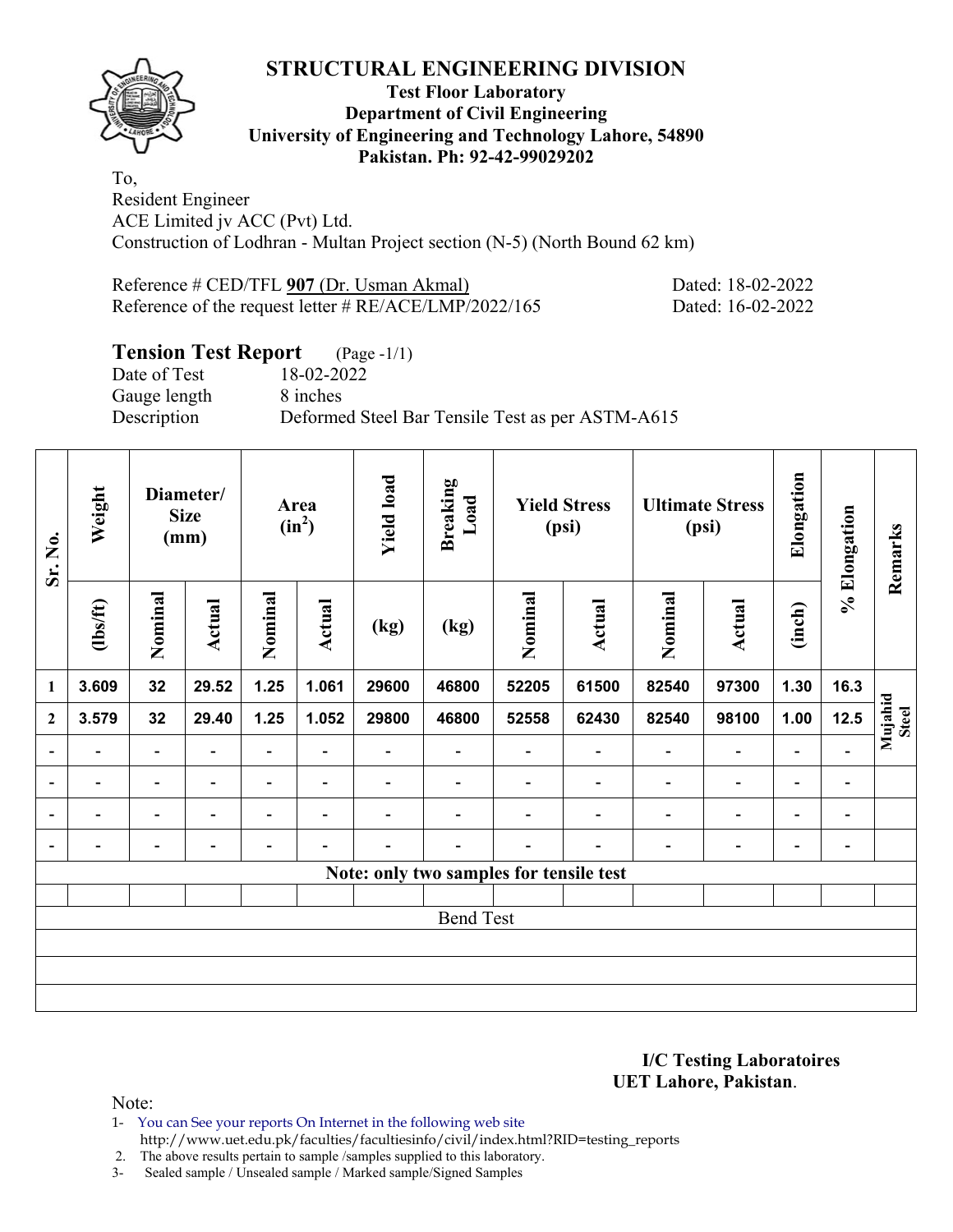

#### **Test Floor Laboratory Department of Civil Engineering University of Engineering and Technology Lahore, 54890 Pakistan. Ph: 92-42-99029202**

To, Resident Engineer NESPAK

Construction of Library, Campus Mosque, Sports Gymnasium. Medical Centre & Shops and Faculty & Staff Residences at New Campus of Ghazi University, Dera Ghazi Khan

Reference # CED/TFL **909** (Dr. Ali Ahmed) Dated: 18-02-2022 Reference of the request letter # 4026/325/MU/Misc/002 Dated: 16-02-2022

## **Tension Test Report** (Page -1/1)

Date of Test 18-02-2022 Gauge length 8 inches

Description Deformed Steel Bar Tensile Test as per ASTM-A615

| Sr. No.                  | Weight         |                         | Diameter/<br><b>Size</b> |                          | Area<br>$(in^2)$         | <b>Yield load</b>        | <b>Breaking</b><br>Load                 |                          | <b>Yield Stress</b><br>(psi) |                          | <b>Ultimate Stress</b><br>(psi) | Elongation               | % Elongation                 | Remarks                      |
|--------------------------|----------------|-------------------------|--------------------------|--------------------------|--------------------------|--------------------------|-----------------------------------------|--------------------------|------------------------------|--------------------------|---------------------------------|--------------------------|------------------------------|------------------------------|
|                          | $\frac{2}{10}$ | Nominal<br>$(\#)$       | <b>Actual</b><br>(inch)  | Nominal                  | <b>Actual</b>            | (kg)                     | (kg)                                    | Nominal                  | <b>Actual</b>                | Nominal                  | <b>Actual</b>                   | (inch)                   |                              |                              |
| 1                        | 0.418          | $\overline{\mathbf{3}}$ | 0.396                    | 0.11                     | 0.123                    | 4300                     | 5800                                    | 86200                    | 77080                        | 116300                   | 104000                          | 1.00                     | 12.5                         | <b>Steel</b><br>$\mathbf{S}$ |
| $\mathbf{2}$             | 0.454          | $\mathbf{3}$            | 0.412                    | 0.11                     | 0.133                    |                          | 5200                                    | 78200                    | 64410                        | 104200                   | 85900                           | 1.50                     | 18.8                         |                              |
| $\blacksquare$           | -              | $\blacksquare$          |                          | Ξ.                       | $\overline{\phantom{0}}$ |                          | $\overline{\phantom{a}}$                |                          | $\overline{\phantom{a}}$     | $\blacksquare$           | $\overline{a}$                  | $\overline{\phantom{a}}$ | $\qquad \qquad \blacksquare$ |                              |
| $\blacksquare$           | -              | -                       |                          | $\overline{\phantom{0}}$ | $\blacksquare$           | $\overline{\phantom{0}}$ | $\qquad \qquad -$                       |                          | ۰                            | $\overline{\phantom{a}}$ | $\overline{\phantom{a}}$        | $\overline{\phantom{a}}$ | $\overline{\phantom{0}}$     |                              |
| $\overline{\phantom{a}}$ | -              | $\blacksquare$          | $\blacksquare$           | $\overline{\phantom{0}}$ | $\blacksquare$           | -                        | $\overline{\phantom{a}}$                | $\overline{\phantom{0}}$ | $\overline{\phantom{a}}$     | $\overline{\phantom{a}}$ | $\overline{\phantom{a}}$        | $\overline{\phantom{a}}$ | $\overline{\phantom{a}}$     |                              |
| $\overline{\phantom{a}}$ | -              | -                       | $\overline{\phantom{0}}$ | Ξ.                       | $\overline{\phantom{0}}$ |                          | $\overline{\phantom{0}}$                | $\overline{\phantom{0}}$ |                              | $\blacksquare$           | $\overline{\phantom{a}}$        | $\overline{\phantom{a}}$ | $\blacksquare$               |                              |
|                          |                |                         |                          |                          |                          |                          | Note: only two samples for tensile test |                          |                              |                          |                                 |                          |                              |                              |
|                          |                |                         |                          |                          |                          |                          |                                         |                          |                              |                          |                                 |                          |                              |                              |
|                          |                |                         |                          |                          |                          |                          | <b>Bend Test</b>                        |                          |                              |                          |                                 |                          |                              |                              |
|                          |                |                         |                          |                          |                          |                          |                                         |                          |                              |                          |                                 |                          |                              |                              |
|                          |                |                         |                          |                          |                          |                          |                                         |                          |                              |                          |                                 |                          |                              |                              |
|                          |                |                         |                          |                          |                          |                          |                                         |                          |                              |                          |                                 |                          |                              |                              |

**I/C Testing Laboratoires UET Lahore, Pakistan**.

- 1- You can See your reports On Internet in the following web site http://www.uet.edu.pk/faculties/facultiesinfo/civil/index.html?RID=testing\_reports
- 2. The above results pertain to sample /samples supplied to this laboratory.
- 3- Sealed sample / Unsealed sample / Marked sample/Signed Samples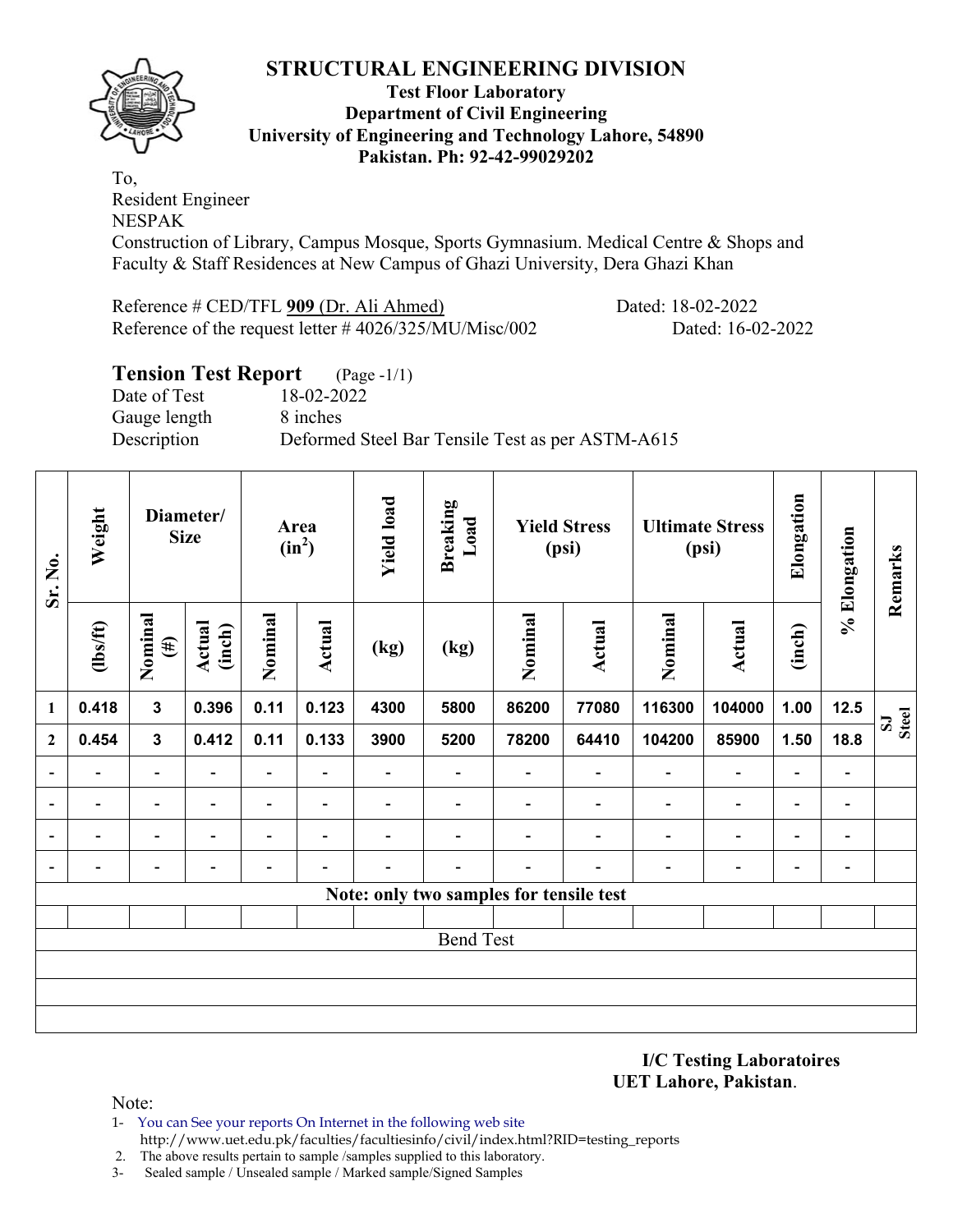

## **Test Floor Laboratory Department of Civil Engineering University of Engineering and Technology Lahore, 54890 Pakistan. Ph: 92-42-99029202**

To, Resident Engineer Pillar & Sons Rumanza Golf & Country Club, DHA Multan

Reference # CED/TFL **910** (Dr. Asif Hameed) Dated: 18-02-2022 Reference of the request letter # P&S/OTH/GEN/00068 Dated: 17-02-2022

## **Tension Test Report** (Page -1/1)

Gauge length 8 inches

Date of Test 18-02-2022 Description Deformed Steel Bar Tensile and Bend Test as per ASTM-A615

| Sr. No.                 | Weight                                                |                   | Diameter/<br><b>Size</b> |         | Area<br>$(in^2)$ | <b>Yield load</b> | <b>Breaking</b><br>Load |         | <b>Yield Stress</b><br>(psi) |                                                                    | <b>Ultimate Stress</b><br>(psi) | Elongation | % Elongation | Remarks |
|-------------------------|-------------------------------------------------------|-------------------|--------------------------|---------|------------------|-------------------|-------------------------|---------|------------------------------|--------------------------------------------------------------------|---------------------------------|------------|--------------|---------|
|                         | (1bs/ft)                                              | Nominal<br>$(\#)$ | Actual<br>(inch)         | Nominal | Actual           | (kg)              | (kg)                    | Nominal | Actual                       | Nominal                                                            | Actual                          | (inch)     |              |         |
| 1                       | 0.331                                                 | $\mathbf{3}$      | 0.352                    | 0.11    | 0.097            | 2800              | 3900                    | 56200   | 63410                        | 78200                                                              | 88400                           | 1.50       | 18.8         | Steel   |
| $\boldsymbol{2}$        | 0.371                                                 | $\mathbf{3}$      | 0.373                    | 0.11    | 0.109            | 3100              | 4500                    | 62200   | 62590                        | 90200                                                              | 90900                           | 1.40       | 17.5         |         |
| 3                       | 0.345                                                 | $\mathbf{3}$      | 0.360                    | 0.11    | 0.102            | 3100              | 4500                    | 62200   | 67300                        | 90200                                                              | 97700                           | 1.50       | 18.8         |         |
| $\overline{\mathbf{4}}$ | 4.451                                                 | 10                | 1.291                    | 1.27    | 1.308            | 36600             | 51800                   | 63600   | 61660                        | 89900                                                              | 87300                           | 1.50       | 18.8         |         |
| 5                       | 4.259                                                 | 10                | 1.263                    | 1.27    | 1.252            | 36800             | 51800                   | 63900   | 64790                        | 89900                                                              | 91200                           | 1.50       | 18.8         |         |
| 6                       | 4.291                                                 | 10                | 1.267                    | 1.27    | 1.261            | 41400             | 56000                   | 71900   | 72350                        | 97200                                                              | 97900                           | 1.20       | 15.0         |         |
|                         |                                                       |                   |                          |         |                  |                   |                         |         |                              | Note: only six samples for tensile and three samples for bend test |                                 |            |              |         |
|                         |                                                       |                   |                          |         |                  |                   |                         |         |                              |                                                                    |                                 |            |              |         |
|                         |                                                       |                   |                          |         |                  |                   | <b>Bend Test</b>        |         |                              |                                                                    |                                 |            |              |         |
|                         | #3 Bar Bend Test Through 180° is Satisfactory         |                   |                          |         |                  |                   |                         |         |                              |                                                                    |                                 |            |              |         |
|                         | #10 Bar Bend Test Through $180^\circ$ is Satisfactory |                   |                          |         |                  |                   |                         |         |                              |                                                                    |                                 |            |              |         |
|                         |                                                       |                   |                          |         |                  |                   |                         |         |                              |                                                                    |                                 |            |              |         |

**I/C Testing Laboratoires UET Lahore, Pakistan**.

Note:

- 1- You can See your reports On Internet in the following web site http://www.uet.edu.pk/faculties/facultiesinfo/civil/index.html?RID=testing\_reports
- 2. The above results pertain to sample /samples supplied to this laboratory.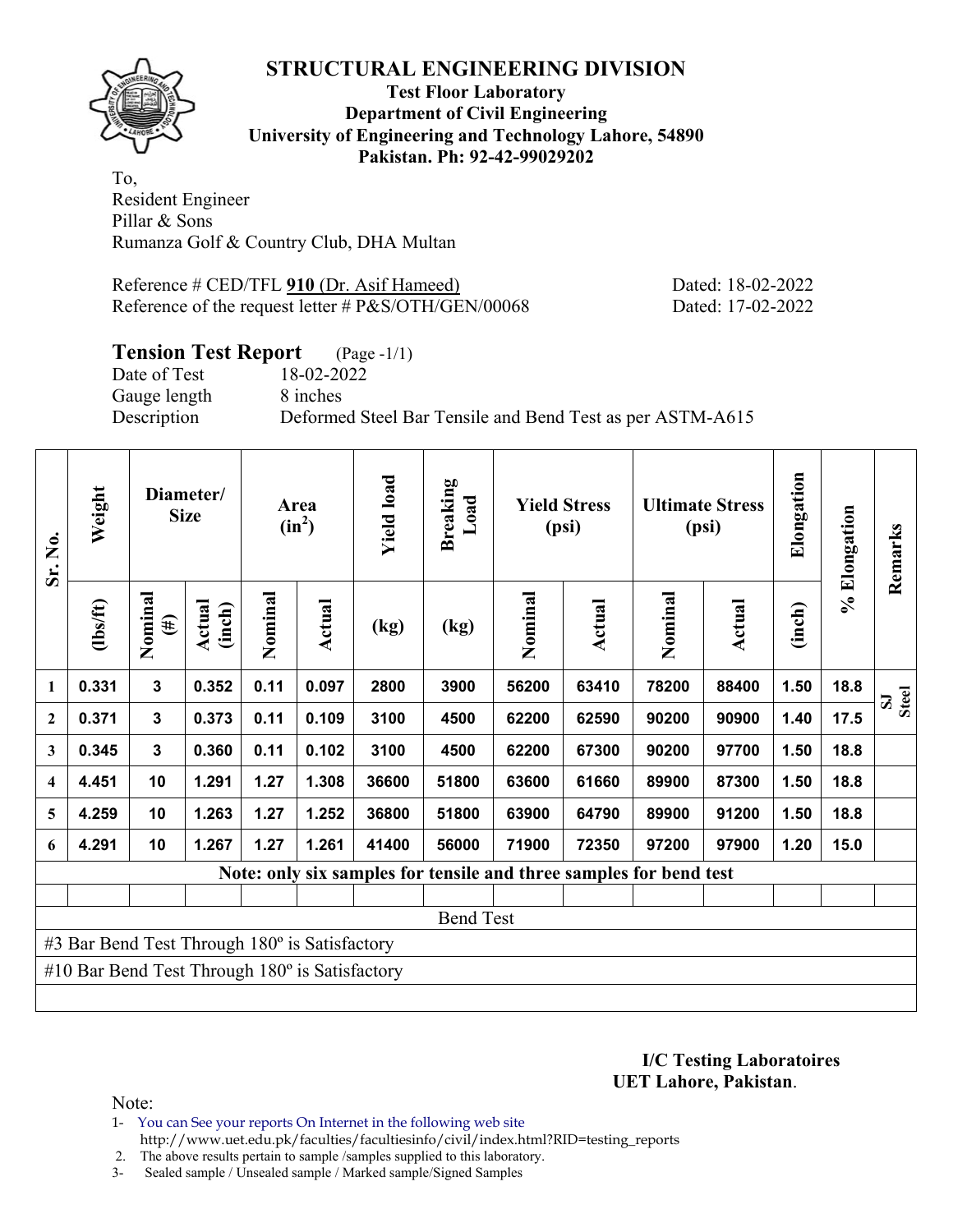

## **Test Floor Laboratory Department of Civil Engineering University of Engineering and Technology Lahore, 54890 Pakistan. Ph: 92-42-99029202**

To, Resident Engineer Orbit Housing The Spring Apartment Homes

Reference # CED/TFL **913** (Engr. Amina Rajput) Dated: 18-02-2022 Reference of the request letter # Nil Dated: 17-02-2022

## **Tension Test Report** (Page -1/1)<br>Date of Test 18-02-2022 Date of Test Gauge length 8 inches Description Deformed Steel Bar Tensile and Bend Test as per ASTM-A615

| Sr. No.        | Weight                                        |                          | Diameter/<br><b>Size</b> |         | Area<br>$(in^2)$         | <b>Yield load</b> | <b>Breaking</b><br>Load |         | <b>Yield Stress</b><br>(psi) |                                                                 | <b>Ultimate Stress</b><br>(psi) | Elongation               | % Elongation                 | Remarks |
|----------------|-----------------------------------------------|--------------------------|--------------------------|---------|--------------------------|-------------------|-------------------------|---------|------------------------------|-----------------------------------------------------------------|---------------------------------|--------------------------|------------------------------|---------|
|                | $\frac{2}{10}$                                | Nominal<br>$(\#)$        | Actual<br>(inch)         | Nominal | Actual                   | (kg)              | (kg)                    | Nominal | Actual                       | Nominal                                                         | <b>Actual</b>                   | (inch)                   |                              |         |
| 1              | 0.376                                         | $\mathbf{3}$             | 0.375                    | 0.11    | 0.111                    | 4000              | 5560                    | 80200   | 79700                        | 111500                                                          | 110800                          | 1.00                     | 12.5                         |         |
| $\mathbf{2}$   | 0.375                                         | $\mathbf{3}$             | 0.374                    | 0.11    | 0.110                    | 3740              | 5350                    | 75000   | 74850                        | 107200                                                          | 107100                          | 0.90                     | 11.3                         |         |
|                |                                               | $\overline{\phantom{0}}$ |                          |         |                          |                   |                         |         |                              |                                                                 | $\overline{\phantom{0}}$        | $\overline{\phantom{0}}$ |                              |         |
| $\overline{a}$ | -                                             | $\overline{\phantom{a}}$ |                          |         | $\overline{\phantom{a}}$ |                   |                         |         |                              |                                                                 | $\overline{\phantom{0}}$        | $\overline{\phantom{0}}$ | $\qquad \qquad \blacksquare$ |         |
|                | $\overline{\phantom{0}}$                      | $\overline{\phantom{0}}$ | $\blacksquare$           |         | $\blacksquare$           |                   |                         |         |                              | $\overline{\phantom{0}}$                                        | $\blacksquare$                  | $\overline{\phantom{0}}$ | $\overline{\phantom{0}}$     |         |
|                |                                               | $\overline{\phantom{0}}$ |                          |         | $\blacksquare$           | -                 |                         |         | ۰                            | ۰                                                               | $\blacksquare$                  | $\overline{\phantom{0}}$ | $\overline{\phantom{0}}$     |         |
|                |                                               |                          |                          |         |                          |                   |                         |         |                              | Note: only two samples for tensile and one sample for bend test |                                 |                          |                              |         |
|                |                                               |                          |                          |         |                          |                   |                         |         |                              |                                                                 |                                 |                          |                              |         |
|                |                                               |                          |                          |         |                          |                   | <b>Bend Test</b>        |         |                              |                                                                 |                                 |                          |                              |         |
|                | #3 Bar Bend Test Through 180° is Satisfactory |                          |                          |         |                          |                   |                         |         |                              |                                                                 |                                 |                          |                              |         |
|                |                                               |                          |                          |         |                          |                   |                         |         |                              |                                                                 |                                 |                          |                              |         |
|                |                                               |                          |                          |         |                          |                   |                         |         |                              |                                                                 |                                 |                          |                              |         |

**I/C Testing Laboratoires UET Lahore, Pakistan**.

- 1- You can See your reports On Internet in the following web site http://www.uet.edu.pk/faculties/facultiesinfo/civil/index.html?RID=testing\_reports
- 2. The above results pertain to sample /samples supplied to this laboratory.
- 3- Sealed sample / Unsealed sample / Marked sample/Signed Samples